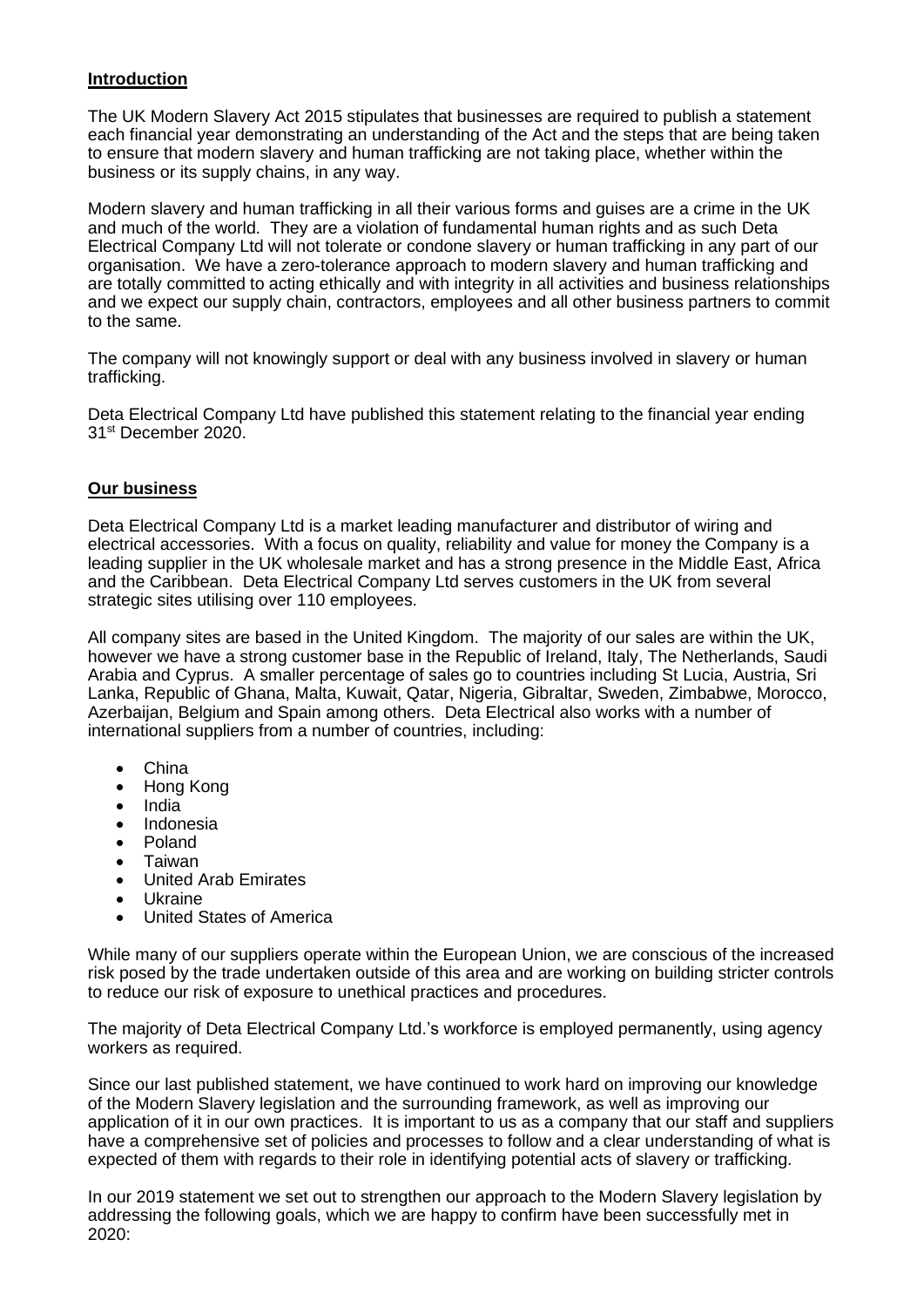**Training** – A new training module focussing on understanding, identifying and reporting suspected Modern Slavery has been rolled out across the business and our teams have made good progress in getting this completed so far. This is a mandatory requirement and will be completed annually.

**Access to policies** – Our online document storage facility has been launched, ensuring easier access to policies, guides and handbooks for all staff. This has been well received and we continue to raise the profile of the Portal across the Company.

**Due diligence** – We have drawn on experience from across the Company in order to create a supplier due diligence programme which will facilitate a more structured and effectively documented review of all new and existing suppliers. This is currently in the testing and fine-tuning phase of implementation and we are hoping to roll this out imminently.

The Directors and senior management team at the Company have overall responsibility for ensuring this policy complies with our legal and ethical obligations, and that all persons working for us or on our behalf comply with it.

The prevention, detection and reporting of modern slavery in any part of our business or supply chain is the responsibility of all persons working for us, or on our behalf, in any capacity.

### **Policies**

Code of Conduct: All new starters to the business are provided with our Code of Conduct on employment as part of the Company Handbook and specifically in our Standard Practice Instruction, Business Ethics. A declaration of compliance to the behaviours expected is required and refreshed.

Adult and Child Safeguarding Policy: Communicates the safeguarding of vulnerable adults and children.

Equal Opportunities Policy: Within our own business we ensure that all employment laws and Right to Work checks are adhered to through thorough policies, incorporating high standards of conduct communicated in our Employee Handbook. We have a confidential reporting line for whistleblowing, accessible to all employees and notices with information regarding this reporting line are clearly displayed at all locations.

All persons working for us in any capacity must read, understand and comply with our Modern Slavery policy and avoid any activity that might lead to, or suggest, a breach of this policy.

All company policies are readily available to all employees at each company site.

#### **Due Diligence**

The Company is satisfied from its own due diligence there is no evidence of any act of modern slavery or human trafficking within its own organisation.

As part of the Company's due diligence processes into modern slavery and human trafficking the supplier approval procedure incorporates a review of the controls undertaken by them. The Company also conducts premises visits, as deemed necessary, to overseas suppliers to ensure due diligence is observed.

Our Modern Slavery Statement is available to all employees and they are expected to read and understand it. This statement must be clearly and prominently displayed on the Notice Board at all business locations.

We are committed to improving our current processes and policies and as such are working on a more robust and comprehensive due diligence policy which can be rolled out across the business to standardise our approach.